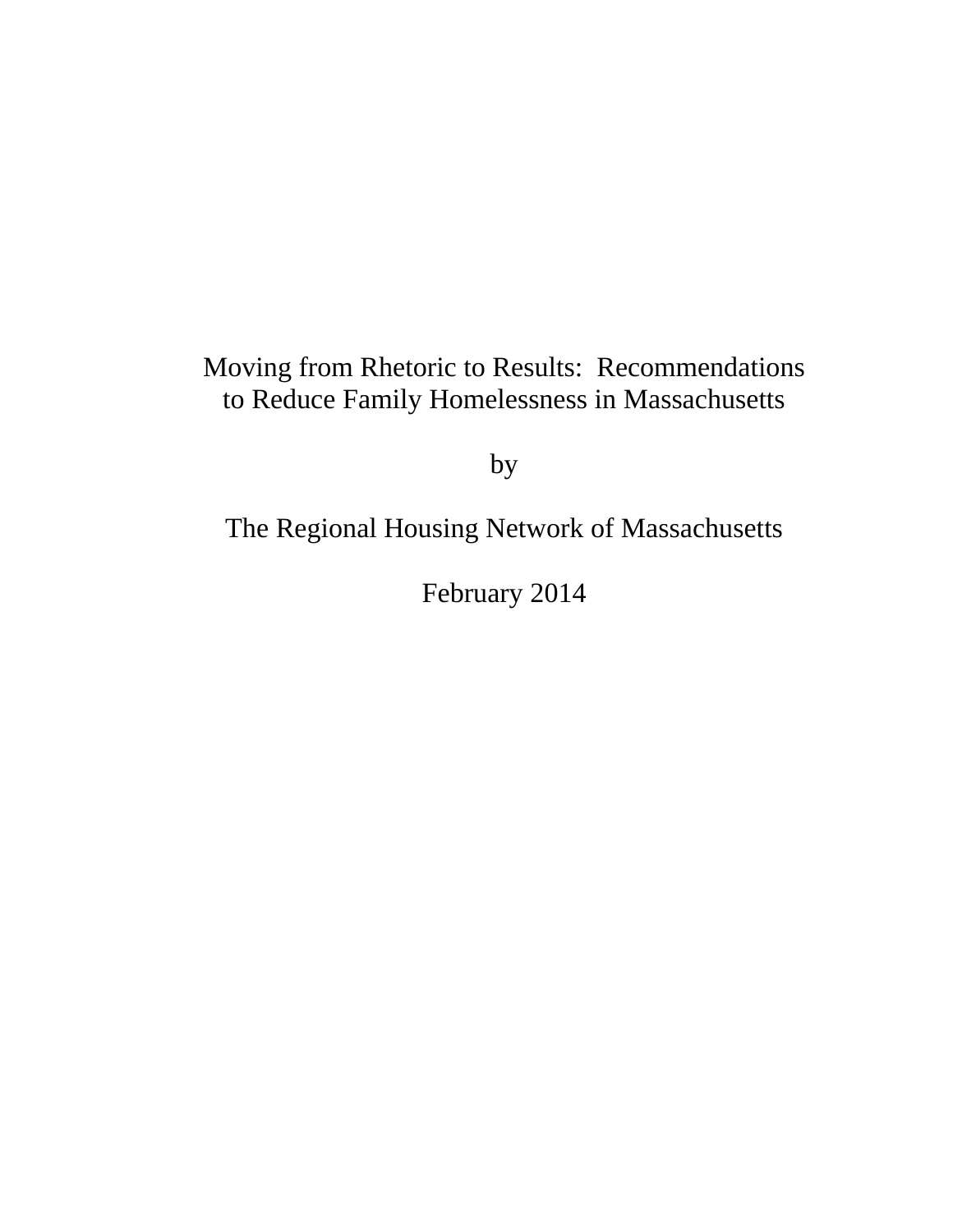This report was prepared by the Board of Directors and staff of the Regional Housing Network of Massachusetts. For more than 35 years, the member agencies of the Network have been providing housing and related services on a regional basis in every part of Massachusetts.

#### **2014 Regional Housing Network Board of Directors**

Elton Ogden - Berkshire Housing Development Corporation, Pittsfield Brad Gordon – Berkshire County Regional Housing Authority, Pittsfield Karen Frederick – Community Teamwork, Inc., Lowell Robin Sherman – Franklin County Regional Housing and Redevelopment Authority, Turners Falls Peter Gagliardi – HAPHousing, Springfield Rick Presbrey – Housing Assistance Corporation, Hyannis Chris Norris, Metropolitan Boston Housing Partnership, Inc., Boston Karen Koller – RCAP Solutions, Inc., Worcester Jim Cuddy – South Middlesex Opportunity Council, Inc., Framingham Carl Nagy-Koechlin – South Shore Housing Development Corporation, Kingston

> Maureen Fitzgerald, Executive Director Pat Byrnes, Project Director Regional Housing Network of Massachusetts 18 Tremont Street Suite 401 Boston, MA 02108 617-367-9798 [www.regionalhousing.net](http://www.regionalhousing.net/)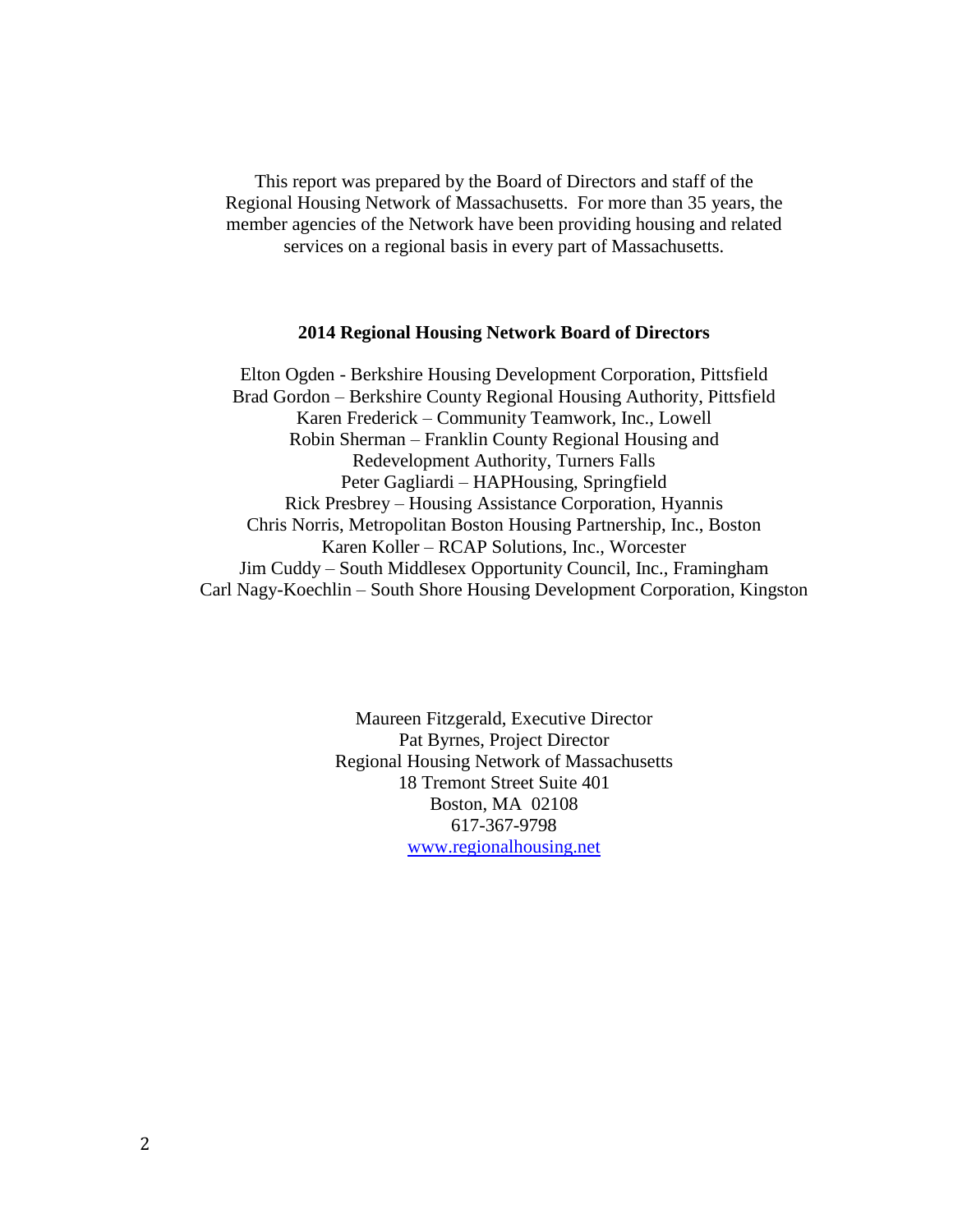## **TABLE OF CONTENTS**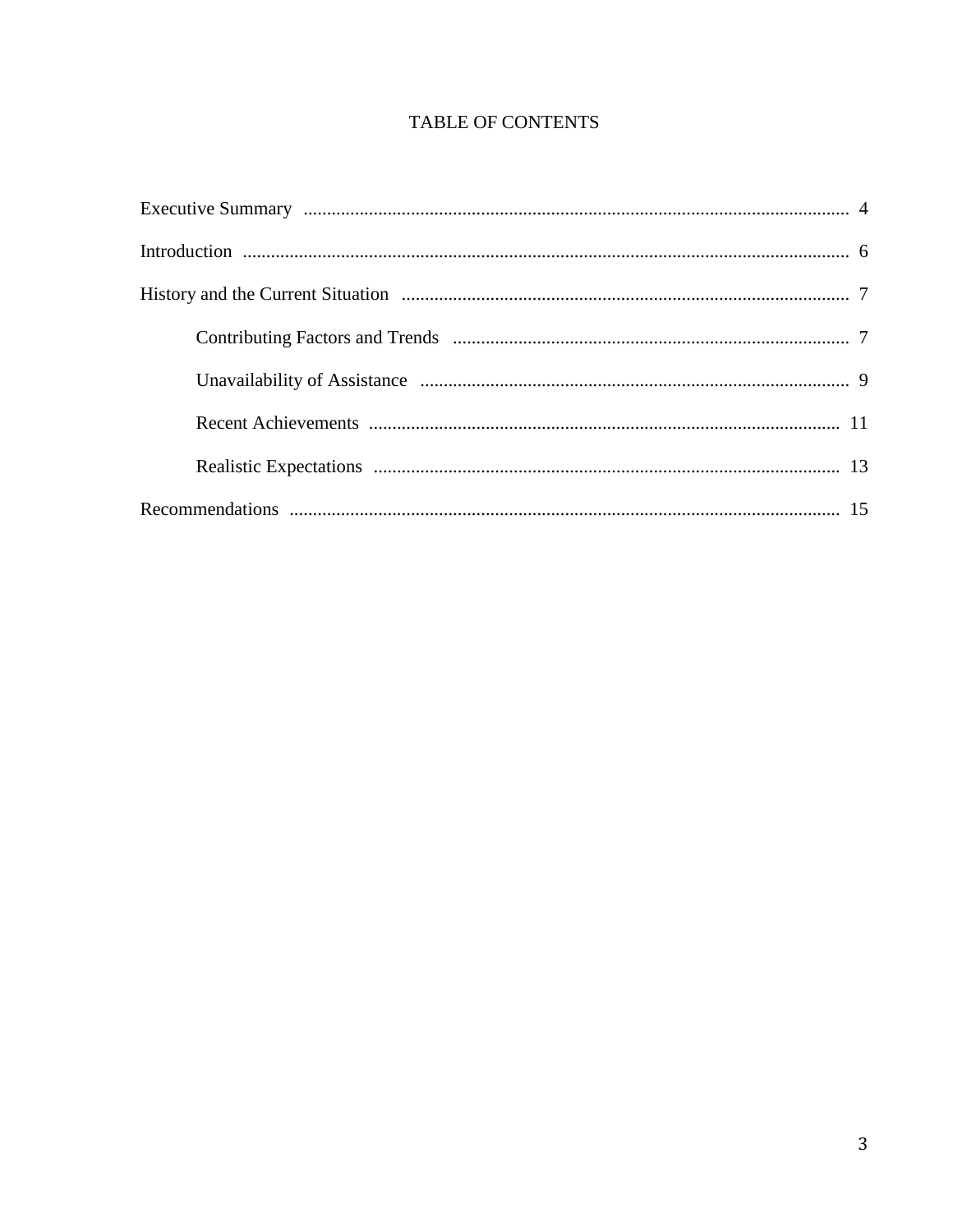## Moving from Rhetoric to Results: Recommendations to Reduce Family Homelessness in Massachusetts

## **Executive Summary**

Today, homelessness in Massachusetts is at its highest point in the thirty-year history since the shelter system was created. Incomes have not kept pace with rent levels, and those earning less than the median income have experienced a reduction, in real terms, of resources while poverty rates remain high.

The homelessness crisis in Massachusetts could be easily solved if the 4,000 families in shelter and motels were the only families in need of permanent housing. Unfortunately, what we see is only the tip of an iceberg that is getting larger with each passing year. To end homelessness in the Commonwealth we must make sure that all families have access to safe, decent, affordable housing and the opportunities they need to maintain long-term housing stability.

Against this backdrop, the federal government has decreased rental assistance; and federal housing production programs where rent is determined based on income all but cease to exist. Over the last few years, however, the Commonwealth has stepped up. We have seen new state rental assistance vouchers, increased funding for homelessness prevention efforts, steps to preserve expiring use rental properties, and programmatic changes that have led to public housing apartments being returned to the rental market and new private rental developments that serve people who are homeless being funded more quickly. However, available resources continue to lag far behind the current need.

Our efforts must be multi-faceted, and as we secure housing opportunities we must also, as a team, with agencies and departments working together, address the underlying causes of homelessness. Housing provides the platform. When linked with well-paying jobs, education, training, child care, and support services as needed, families can achieve long-term housing and economic stability.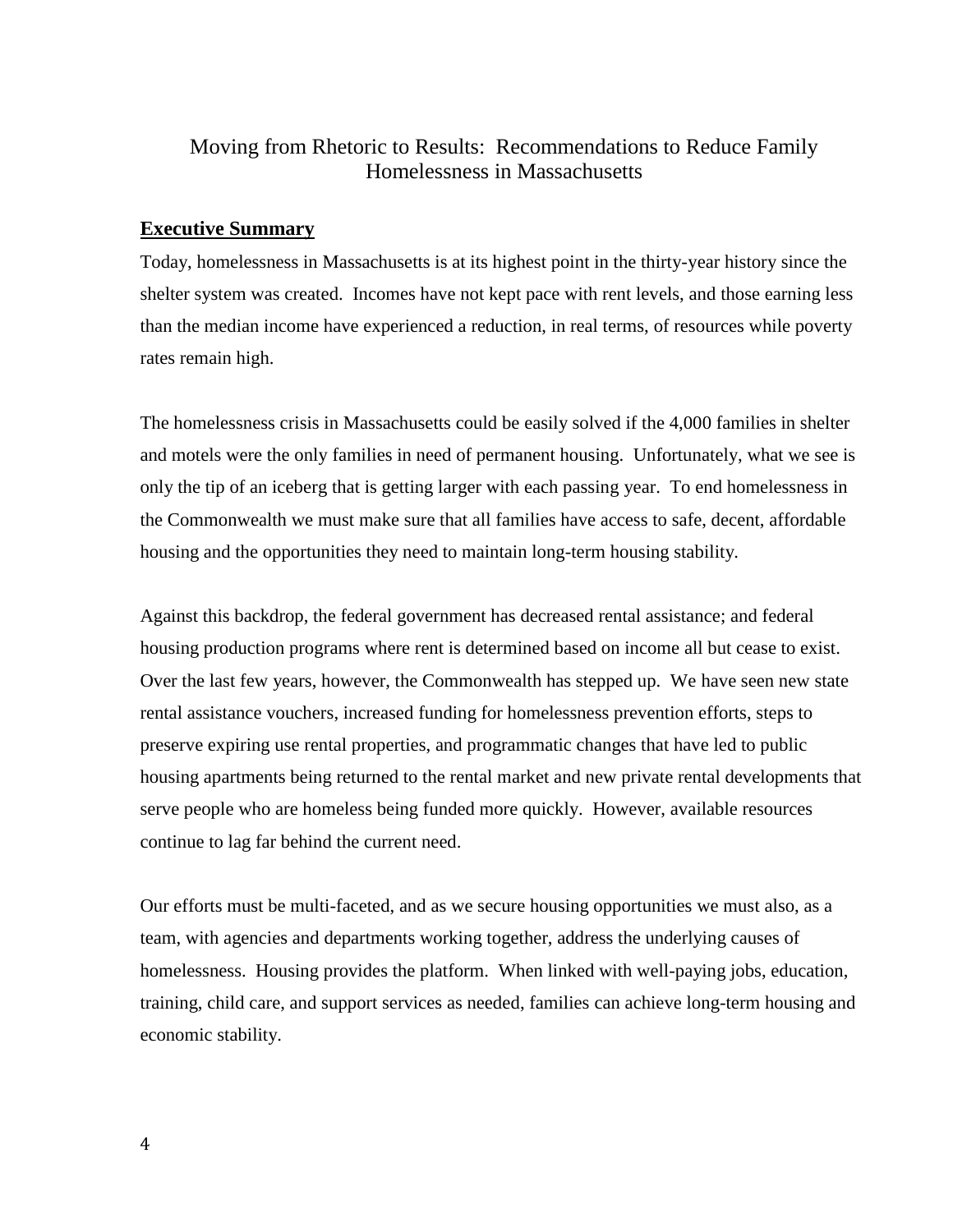As we embark on this effort, our expectations need to be realistic with goals that reflect the demographics and real-life experiences of those in need.

The Regional Housing Network, therefore, makes the following 18 recommendations:

- Raise the minimum wage in Massachusetts and support efforts to increase it at the federal level.
- Increase the number of state rental vouchers and incentivize work and training.
- Link education, training, and work initiatives to housing supports.
- Provide access to behavioral health services and case management.
- Support the revitalization of our gateway cities, including the creation of new affordable housing.
- Increase affordable access to public transportation.
- Make emergency shelter available only to those who are absolutely without a safe and reasonable living alternative.
- Allow flexibility in the use of state resources to reflect regional differences in need and approach.
- Continue to support flexible funding programs such as Residential Assistance to Families in Transition (RAFT) and the Tenancy Preservation Program.
- Institute a state approved, mandatory curriculum to help families in shelter develop the skills necessary to move on.
- Increase the ratio of case managers to families.
- Increase diversion efforts.
- Dispel the myth that going to shelter leads to earlier access to a housing voucher.
- Strengthen alliances between provider agencies.
- Share the risks and the resources.
- Remember that prevention is the key to success.
- Support DHCD in its efforts to streamline procedures.
- Increase program production and review outcomes.

We have the ability, and hopefully the will, to make changes as described in this paper that will make a significant difference in reducing homelessness.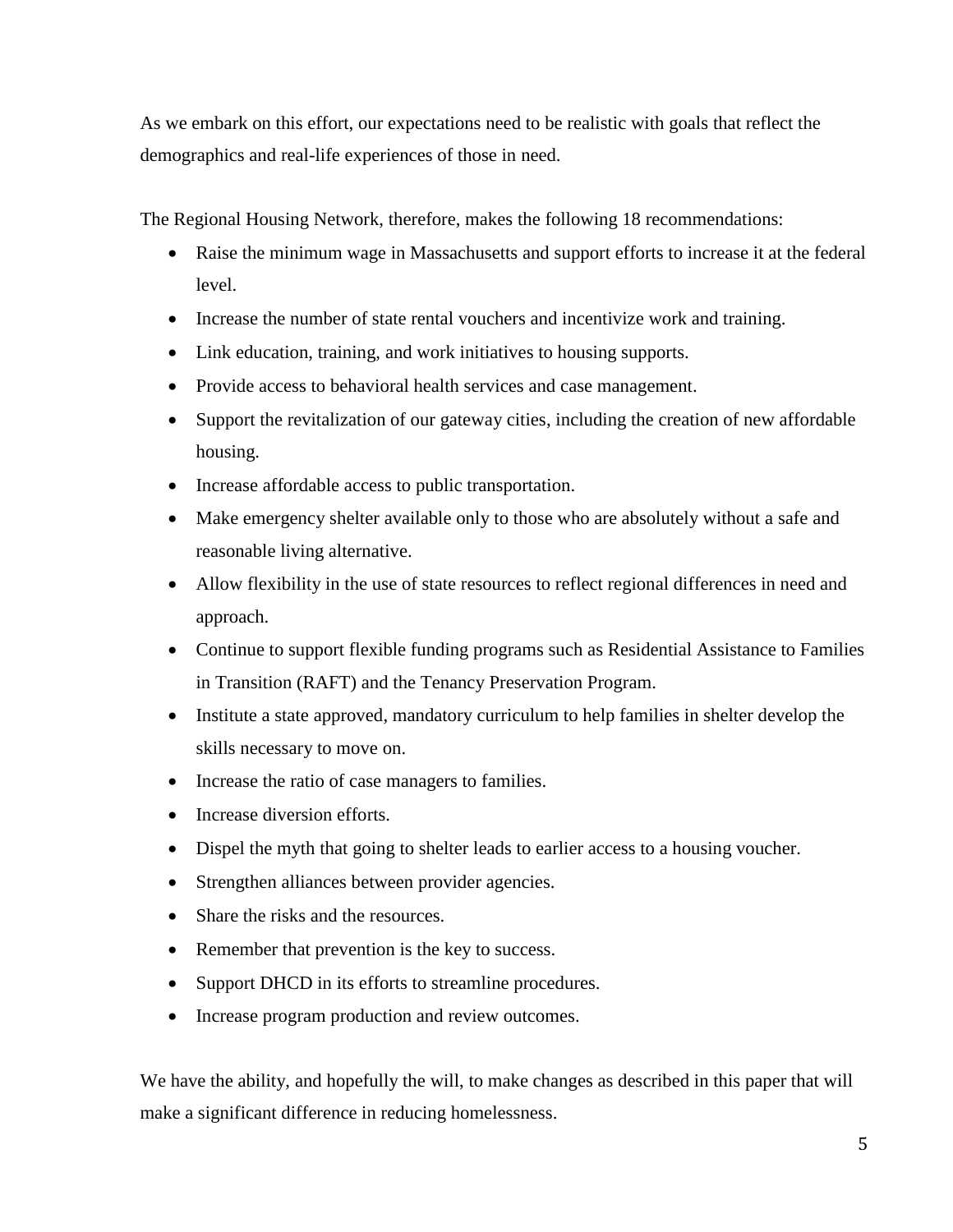## **Introduction**

In December 2007, the Massachusetts Special Commission Relative to Ending Homelessness in the Commonwealth released its report. The goal was to "develop a comprehensive housing plan to end homelessness in the Commonwealth." Yet, six years later, the number of homeless families in the Commonwealth is at its highest point in the thirty-year history since the shelter system was created.

We know the elements required to solve the problem: a substantial increase in the supply of affordable housing; subsidized rent for the lowest income families; supportive services and case management for households with multiple barriers to maintaining stable housing; education, jobs, and childcare; more resources to prevent homelessness; better data, improved communication among state agencies, departments, and service providers; and the need to simplify the system for both clients and providers of services. To do it right, to reduce or end homelessness, will be time consuming and expensive but it will lead to better outcomes than our recent experiments with short-term solutions.

In the past two years, the Commonwealth has significantly increased the resources devoted to homelessness prevention and rapid re-housing of families out of shelters and motels. This is laudable, and has prevented the crisis we face today from being even worse. It is, however, not enough. Some families cycle through the shelter system for years, and for every family that has secured long-term affordable housing through state programs, there are ten more that are at high risk of losing their homes because they do not have sufficient income to pay for housing and other basic living expenses in Massachusetts.

#### *To end homelessness in the Commonwealth,*

*we must make sure that all families have access to safe, decent, affordable housing and the opportunities they need to maintain long-term housing stability.*

The members of the Regional Housing Network of Massachusetts (RHN) are leaders in the effort to end homelessness in Massachusetts. This paper presents our analysis of the problem and our policy recommendations to achieve a measure of progress toward reaching that goal.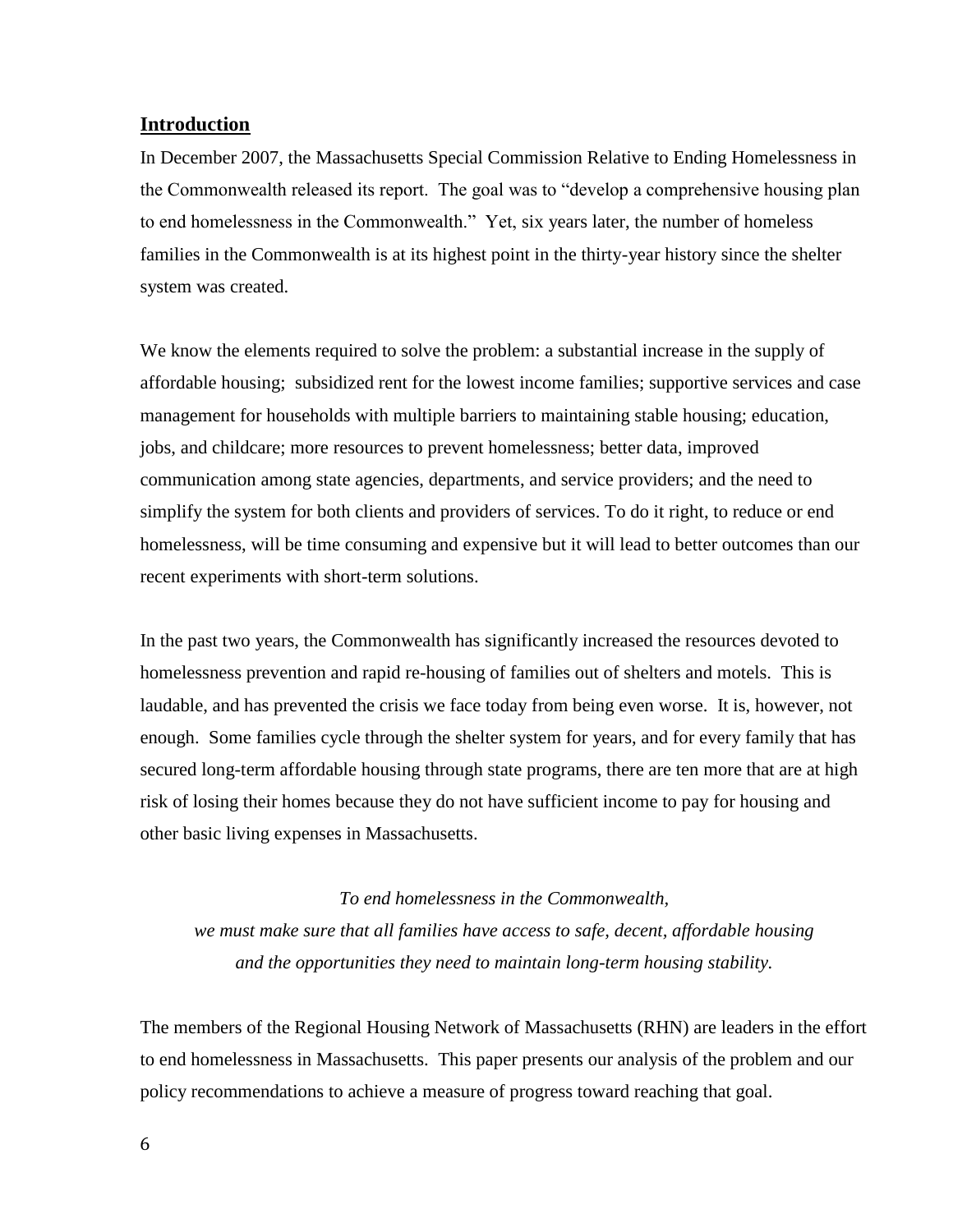## **History and The Current Situation**

## *Contributing Factors and Trends*

The current homelessness crisis in Massachusetts could be easily solved if the 4,000 families in shelter and motels were the only families in need of permanent housing. Unfortunately, what we see is only the tip of an iceberg that is getting larger with each passing year. There is no one cause for the growing number of families who are homeless or at risk of becoming homeless. Rather, there are a series of converging trends that have resulted in what we have before us today. Chief among these trends are:

- *Changes in the structure of the economy have resulted in a loss of middle-class jobs.* It is increasingly difficult for residents of the Commonwealth with less than a college degree to earn a living wage. The state has been in the forefront of the effort to move the minimum wage higher; however, we have not been able to achieve a true "living wage." Our national industrial policy has condoned the transfer of manufacturing jobs off shore and the creation of a "service economy" that has impoverished many at the lower rungs of the economic ladder.
- *Stagnant or falling incomes for lower-income households are the norm.* Between 1999 and 2008, families earning less than the state median income experienced a decrease in income in real terms. The federal minimum wage has not changed since 2009, failing to keep up with inflation. People who once had higher paying jobs are, too often, now making less money. And many poor people have given up hope and now live on fixed incomes that are well below the poverty level and often trend behind the rise in rental prices and other costs of living.

Income inequality is a national disgrace that has gone unaddressed by our federal government. More Americans live in poverty today than at any time in decades; the poverty rate has returned to the levels we experienced in the 1960's, before the war on poverty. The 2012 UNICEF Report on Child Poverty showed that of 35 developed nations, only Romania had a higher relative child poverty rate than the United States. Nationally, the minimum wage has been virtually flat. Certainly, the buying power of a minimum wage job has dropped precipitously after decades of stagnation. The income of a typical family receiving Section 8 assistance is roughly the amount someone would earn working a full time job at minimum wage. *America's Rental Housing* by the Joint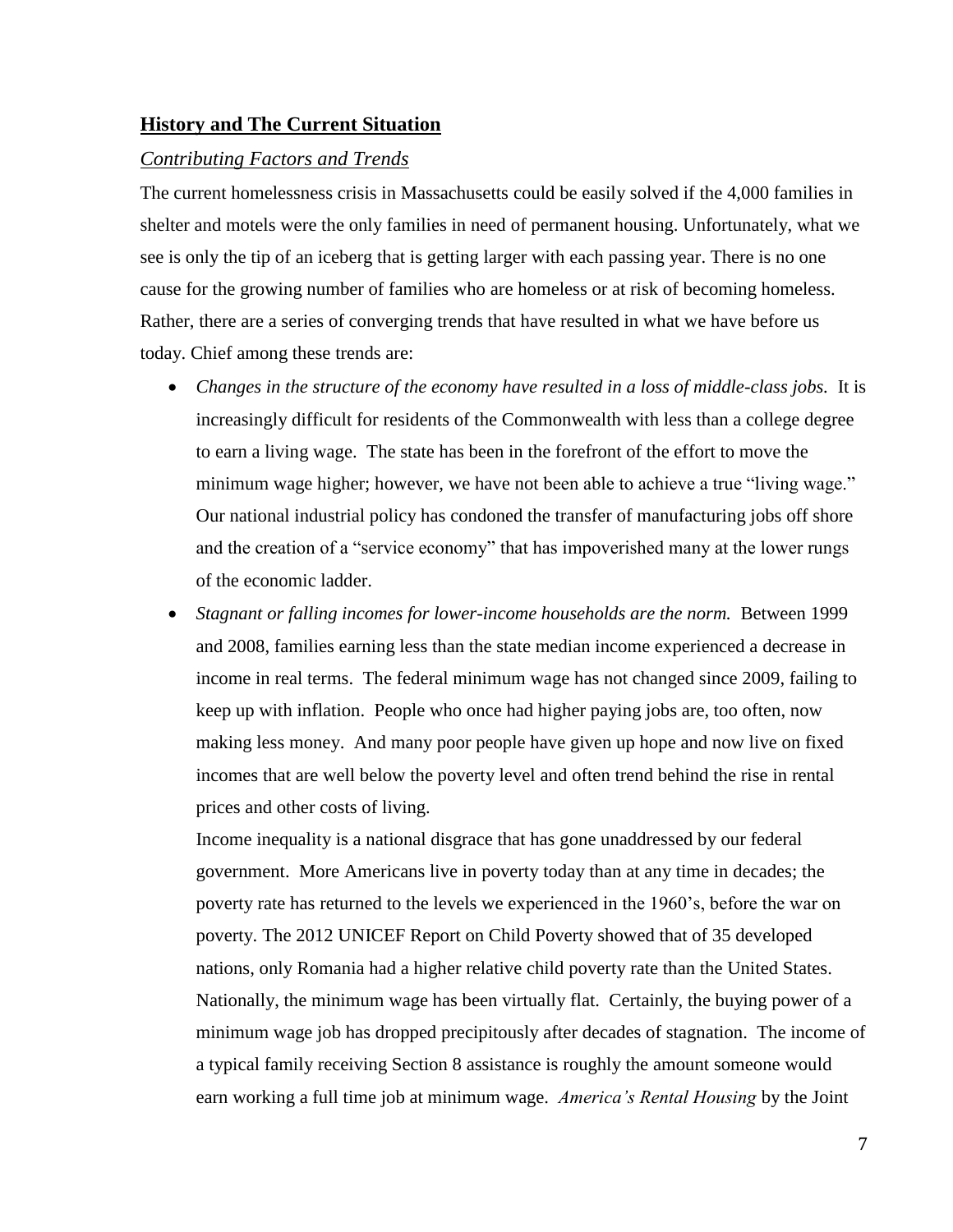Center for Housing Studies (JCHS) of Harvard University clearly documents the challenge at the national level. Rental subsidies are generally targeted at households with very low incomes, defined as not exceeding 50 percent of area median income (\$39,650 of annual income for a family of three in Massachusetts). Between the onset of the Great Recession in 2007 and the latest count in 2011, the number of such renters nationally soared by 3.3 million while the number able to obtain housing assistance expanded by just 225,000 (before dropping again in 2013 due to federal budget cuts). Meanwhile, the number of unassisted very low-income renters with worst case needs (paying more than half of income for housing or living in severely inadequate homes) jumped by 2.6 million to 8.5 million.

- *Market-rate housing in Massachusetts is increasingly unaffordable for lower and moderate income families and individuals.* The Harvard JCHS study also found that of the 37.9 percent of households in Massachusetts who are renters, 48.9 percent were paying more than 30 percent of their income towards housing costs in 2011, which is the standard for housing cost burden. More than a quarter of all households that rent—26.6 percent—were severely cost-burdened. This represents approximately 250,000 Massachusetts households that are spending more than half of their income on rent. A majority of the cost-burdened renters in Massachusetts need and would qualify for housing assistance, but public housing and rental assistance programs have shrunk as the need for these programs has grown. There are currently more than 90,000 Massachusetts households on the waiting list for the state-run Housing Choice Voucher Program (Section 8) and more on local housing authority waiting lists for vouchers and for public housing. Some of these households have been on the waiting lists for more than a decade. The federal and state governments stopped construction of new public housing more than two decades ago. Massachusetts only recently began to increase the number of state rental vouchers after the program shrank from 20,000 households receiving assistance in 1990 to just 5,000 assisted households in 2011.
- *Restrictive local land use laws and high construction costs constrain the development of new rental housing in Massachusetts.* The majority of new "affordable housing" built in recent years has relied on the federal Low Income Housing Tax Credit to fund construction. Although tax credit rents are affordable to some families who have low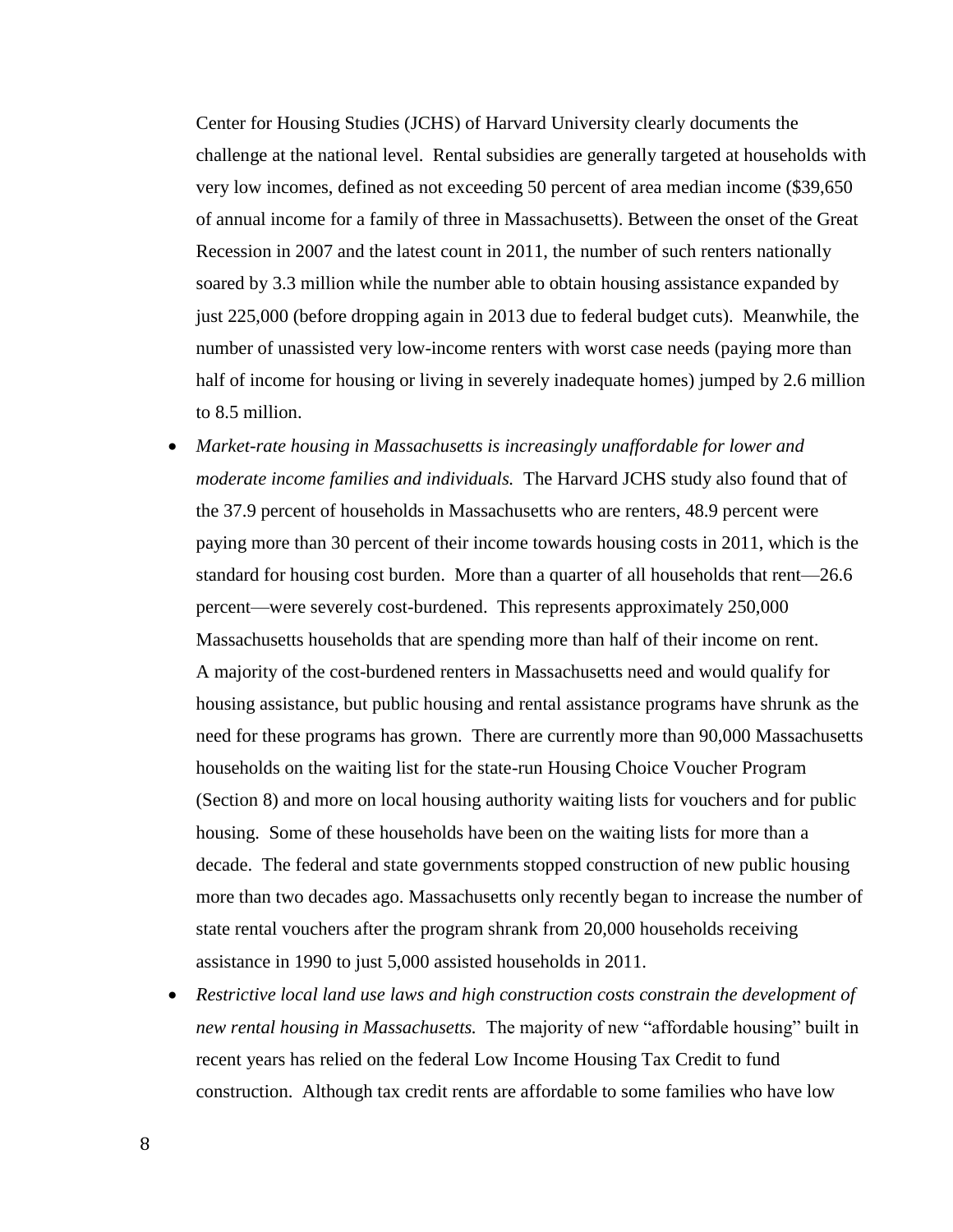incomes, the poorest households, earning less than 30 percent of area median income, cannot pay the rent for these "affordable" units without subsidies. This also constricts the supply of market-rate rentals, creating upward pressure on rents overall.

- *The foreclosure crisis and its aftermath have created an added strain on the rental market.* Many former homeowners became renters as others decided to hold off on homeownership because they do not meet tighter standards for underwriting, or due to fear of buying homes as a result of family experiences with foreclosure.
- *The rising cost of housing in the Boston metro area and the slow pace of job growth in other areas of the state have increased commuting times and had a profound effect on the transportation budgets of all households.*
- *There is a shortage in the availability of post-high school education and training programs for those who are not college-bound.* Our education system and our job training resources have not reached thousands of younger residents, many of whom are, as a result, not prepared for the jobs that are available.
- *The concentration of poverty in our older urban neighborhoods has increased, but without the jobs that once were there to provide an opportunity.* This has resulted in growing clusters of people who no longer have familiar neighborhood role models who are working and informally linking neighbors to jobs. Growing poverty and cuts in state substance abuse prevention and treatment programs during the Great Recession have contributed to an epidemic of opiate addiction in these neighborhoods.
- *The growing number of single-parent households, the vast majority of which are headed by women without higher education, has resulted in more households with inadequate income.* Low-income single mothers with limited education face multiple barriers to economic and educational opportunity and housing stability. Children who grow up without role models of parents who earned degrees or have middle class jobs are less likely to pursue an education to obtain the skills necessary to support themselves financially.

### *Unavailability of Assistance*

Further contributing to the problem is the federal government's abandonment of its prior commitment to ensure a decent, affordable place to live for all of our citizens. There are still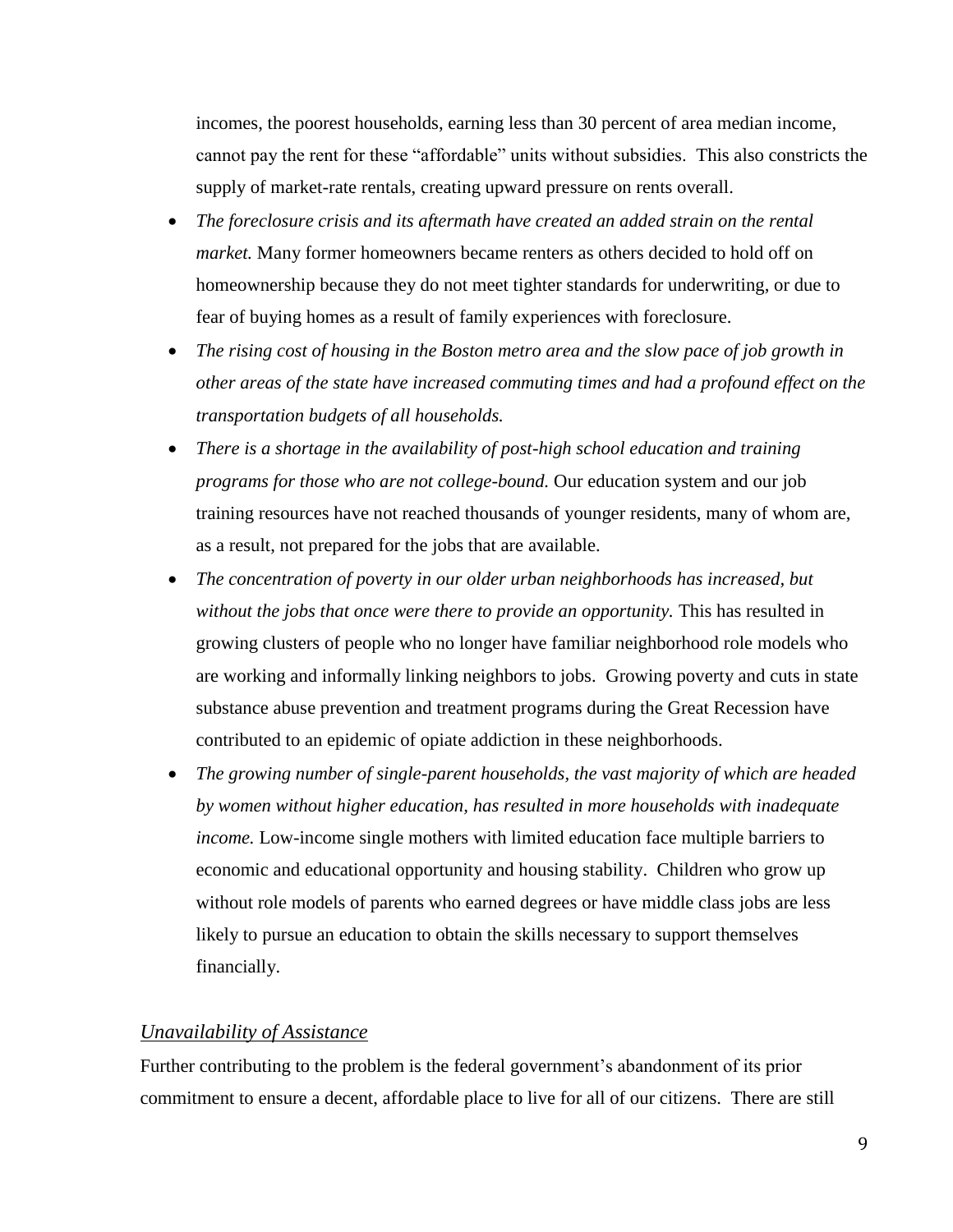many lawmakers and influential people who would abandon any federal efforts to play a role in the housing arena.

- In the 1980's, the federal government eliminated the major rental housing production programs, HUD's Section 8 New Construction and Section 8 Major Rehabilitation. Production that had numbered in the hundreds of thousands each year came to a virtual halt. Rural housing development programs under the USDA experienced virtual elimination as well. Instead, we now have tax credit financed developments through the IRS which, although they are an important part of the housing continuum, as noted above, provide housing for the richest of the poor rather than the poorest of the poor.
- For the past several years, there has not been a significant increase in the number of federal vouchers and we expect to see a continuing decline in the number of vouchers as the federal government prioritizes spending reductions. Even in our best efforts, we are simply moving vouchers around, not adding significantly to the supply.

In Massachusetts, this is compounded by the state's backing away from its prior levels of funding for affordable housing for those with the lowest incomes. Our public housing programs no longer produce new units of rental housing. The disproportionate rise in the Commonwealth's health care expenses and the dramatic swings in tax revenue have meant that neither the Administration nor the Legislature, despite some recent gains such as focusing on the preservation of expiring use properties and others described below, has prioritized restoring the housing development and rental assistance programs to their former levels.

Ironically, the dramatic growth in the old Chapter 707 Rental Assistance program, the predecessor of today's Massachusetts Rental Voucher Program (MRVP), was a direct result of a well-intended effort to move people out of our shelters by providing them with vouchers. Vouchers are an important piece of the puzzle, but we learned then what we are re-learning today: many families can be successfully re-housed only to be replaced by even more families in need. And, today, the aggregate need is even greater than in the 1980's for all of the reasons outlined above. There has been much discussion recently about time limiting any new vouchers that are issued and tying them to education, job training or employment; exempt from those limits would be the elderly and those with long-term or permanent disabilities.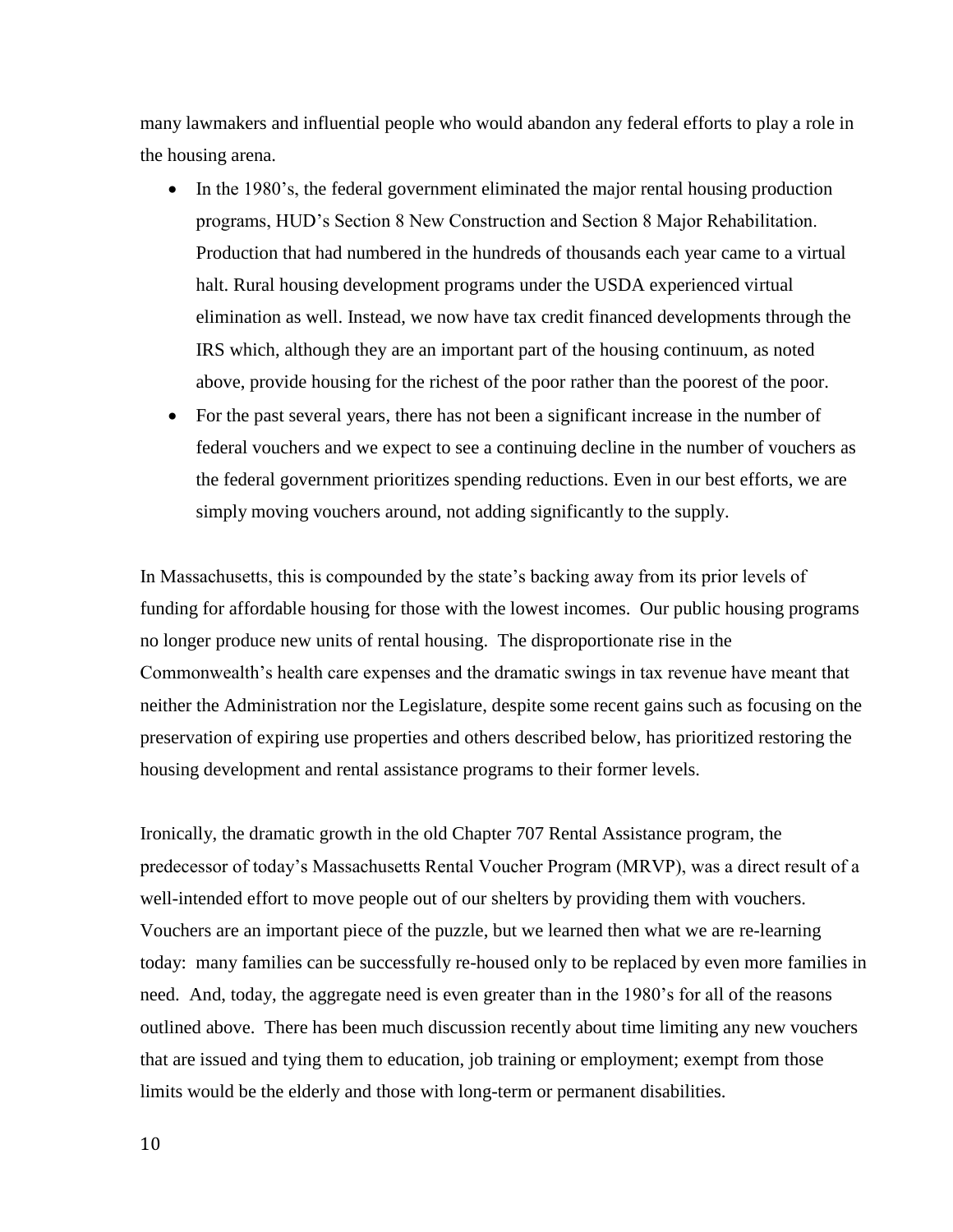The result of these trends has been a growing population of Massachusetts households for whom housing stability is marginal at best. These families pay more than they can afford to rent decent housing, hoping for a raise or a new job that will make things better. Or they rent the apartments that they can afford, ignoring the high crime neighborhoods, substandard wiring and plumbing, and peeling lead paint. These are women who stay with abusive partners too long because they feel they cannot afford to leave. They are young mothers who stay with a rotating group of family members and friends, waiting for their names to come up on a waiting list for a subsidized apartment or a voucher. They are families that lost their homes to eviction in the foreclosure crisis and have difficulty renting due to poor credit history or a criminal record.

Housing stability is so perilous for these families that a single incidence of bad luck or one bad decision can result in homelessness. A child gets the flu, forcing a single mother to stay home for a week. Her part-time job does not provide sick time, and she is fired. A seasonal slowdown in business results in a cut in hours for a waitress and she doesn't have the savings to pay the rent on a smaller paycheck. A family can't afford to pay for a tank of oil, and the alternative heating source—a space heater or wood stove—starts a fire that destroys the home. A mother is given the choice between asking her daughter and grandchildren to move out or losing her own subsidized apartment. A dad loses his job when his car breaks down; he doesn't have the money to fix it and can't get to work without it.

#### *Recent Achievements*

HomeBASE: HomeBASE, a program developed by the Massachusetts Department of Housing and Community Development (DHCD) has worked, at least partially. It provided housing for two years for more than 5,400 families. Many other families received household assistance from Home BASE for start-up costs, moving expenses, or other expenses that hinder a family from renting or maintaining their housing. Even with a maximum benefit of \$4,000, this is not always sufficient for families in high-cost areas of the state to make a sustainable move out of shelter. Recently DHCD expanded the program awards and will now provide an additional \$2,000 on top of the \$4,000 household assistance for certain families. This should assist some families to move out of motels. The HomeBASE program also pays for housing stabilization staff that are providing housing search and case management services to families leaving the shelter system.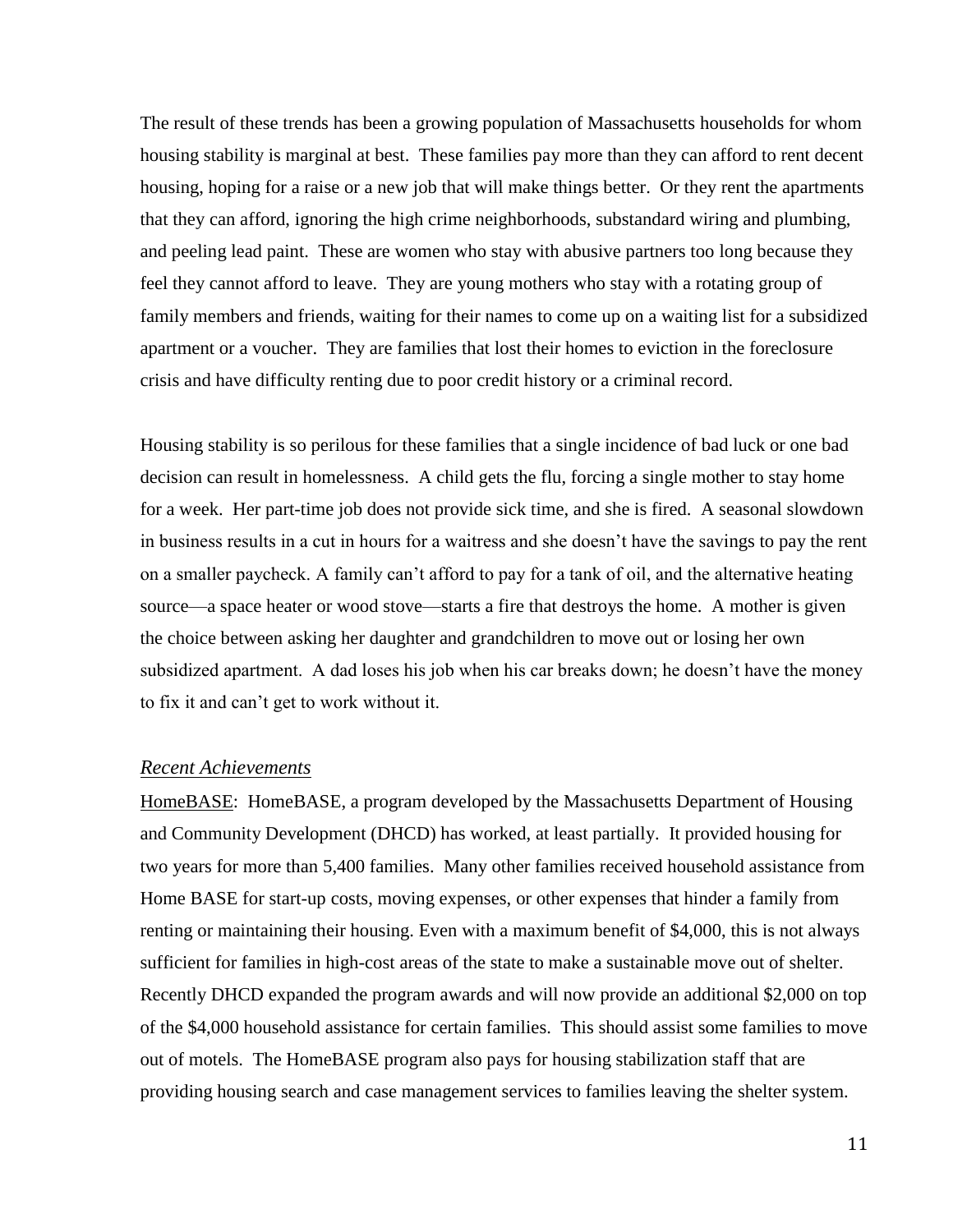Team members from DHCD and other providers are also available to assist as needed. The combination of staffing, financial assistance and regulatory changes has undoubtedly contributed to more movement out of the motels and shelters.

Adjustment of state regulations: The other issue that DHCD recently addressed and adjusted is the state regulations governing length of stay. Many homeless families have been reluctant to accept household assistance because the state regulations prevented them from re-entering shelter for 12 months if they became homeless again. DHCD has now agreed to reduce that restriction to three months. This too should encourage some families to take the risk of leaving shelter.

Almost every state-funded motel housing homeless families now has at least one staff person from our regional agencies present who meets with families, assesses their situation, and coordinates service efforts. Team members from DHCD and other providers are also available to assist as needed. This is a dramatic change from what happened before HomeBASE when families in motels languished without assistance. Although the number of families in motels is greater than where we would like it to be, entries appear to have stabilized. Hundreds of families have moved out of motels; however, most who have moved into housing have done so using a rental subsidy or other government resource.

Increase of state rental assistance and prevention resources: Massachusetts has added 2,500 new MRVP vouchers since 2012 that will be used to house families who are homeless or in need of services. Additionally, the Residential Assistance for Families in Transition (RAFT) program whose funds are used to prevent homelessness is now funded at \$10 million, exceeding its previous high of \$5.5 million and eclipsing its low point of \$260,000 just two years ago.

Public housing units back online: Despite no new production of public housing, a significant increase in the public housing modernization account means that apartments that were once offline and unavailable for rent are now being used to house those in need.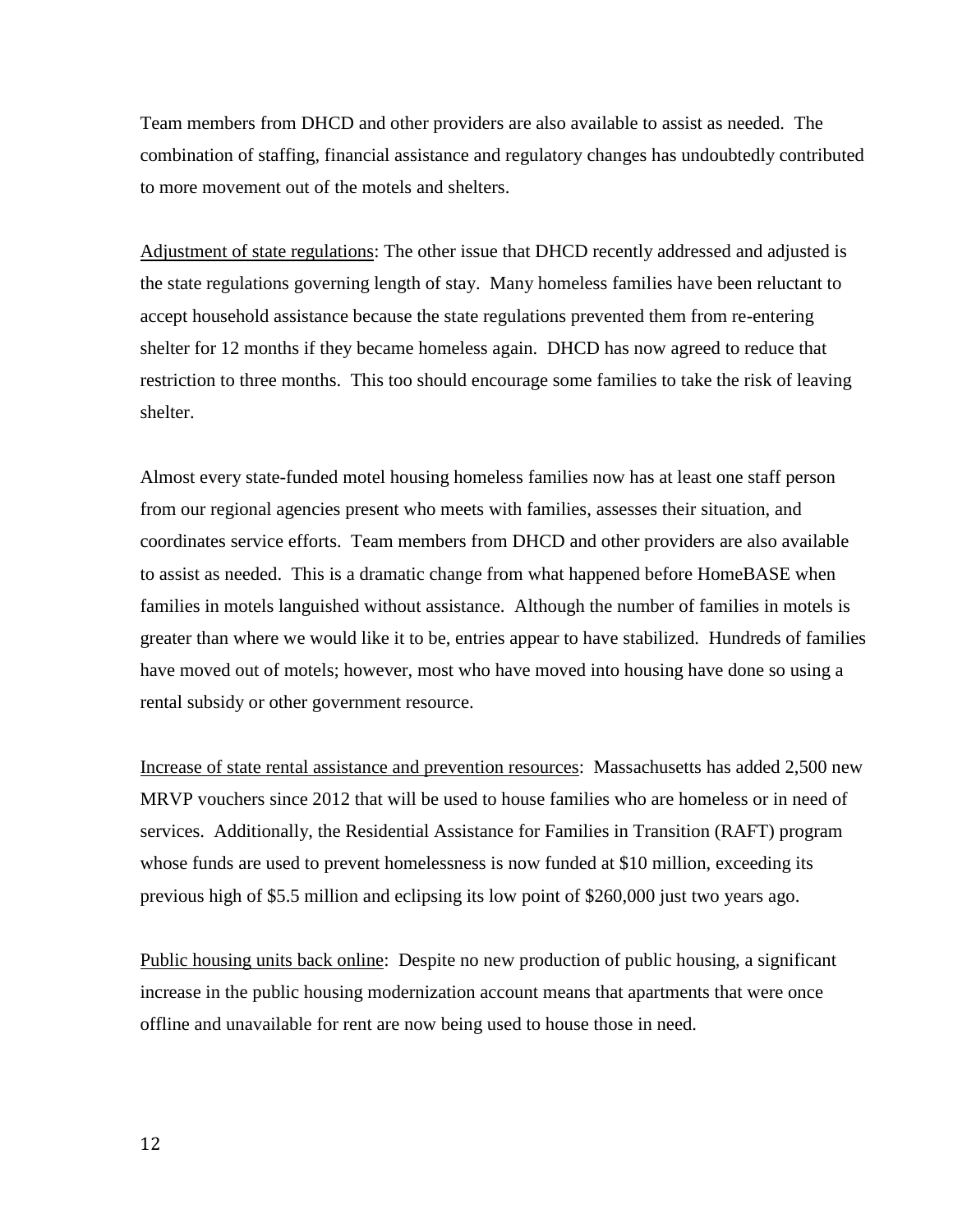### *Realistic Expectations*

Critics point to the growth in the number of families using the shelter system as a failure of homelessness prevention programs. RHN rejects this assertion. Data show that the Commonwealth's housing and homelessness prevention programs are highly effective for the families that they assist. **The problem is that there are simply far more families at risk of homelessness than in the past, and without greater investment in permanent affordable housing and programs to increase economic opportunity, more families will need the safety net offered by the Emergency Assistance program.** 

There is general agreement that families in the shelter system and others at risk of homelessness need to improve their economic situations, and many well-intentioned state programs have required families to set goals to move toward financial stability. Unfortunately, these programs often offer more rhetoric than resources to assist families in achieving these goals. Is it a realistic expectation for a single mother to increase her earned income if the funds for job or skill training are cut or if child care is not available? A state program called "Moving to Economic Opportunity" recently ended. The program was designed to provide rental assistance to families along with job training. Very soon after the program started, the state eliminated funding for the job training part of the program. The families stayed housed because of the rental assistance but only a very few saw their incomes increase.

Even in those situations where private funds have been made available for job training and childcare, a family still needs a stable place to live. One program that shows promise is Secure Jobs. Statewide, nearly 400 families have been placed in jobs in less than a year. By December 2013, just shy of its first year in operation, the Secure Jobs program operated by Metropolitan Boston Housing Partnership in the Boston area had referred 100 families to Jewish Vocational Services. The program shows promise. Sixty-nine of the families are working (62 are newly employed). Childcare has been provided through a small grant from the United Way. However, 15 families stopped participating in the program because they lost their temporary rental assistance. Now, they must focus on finding a place to live rather than training for a job.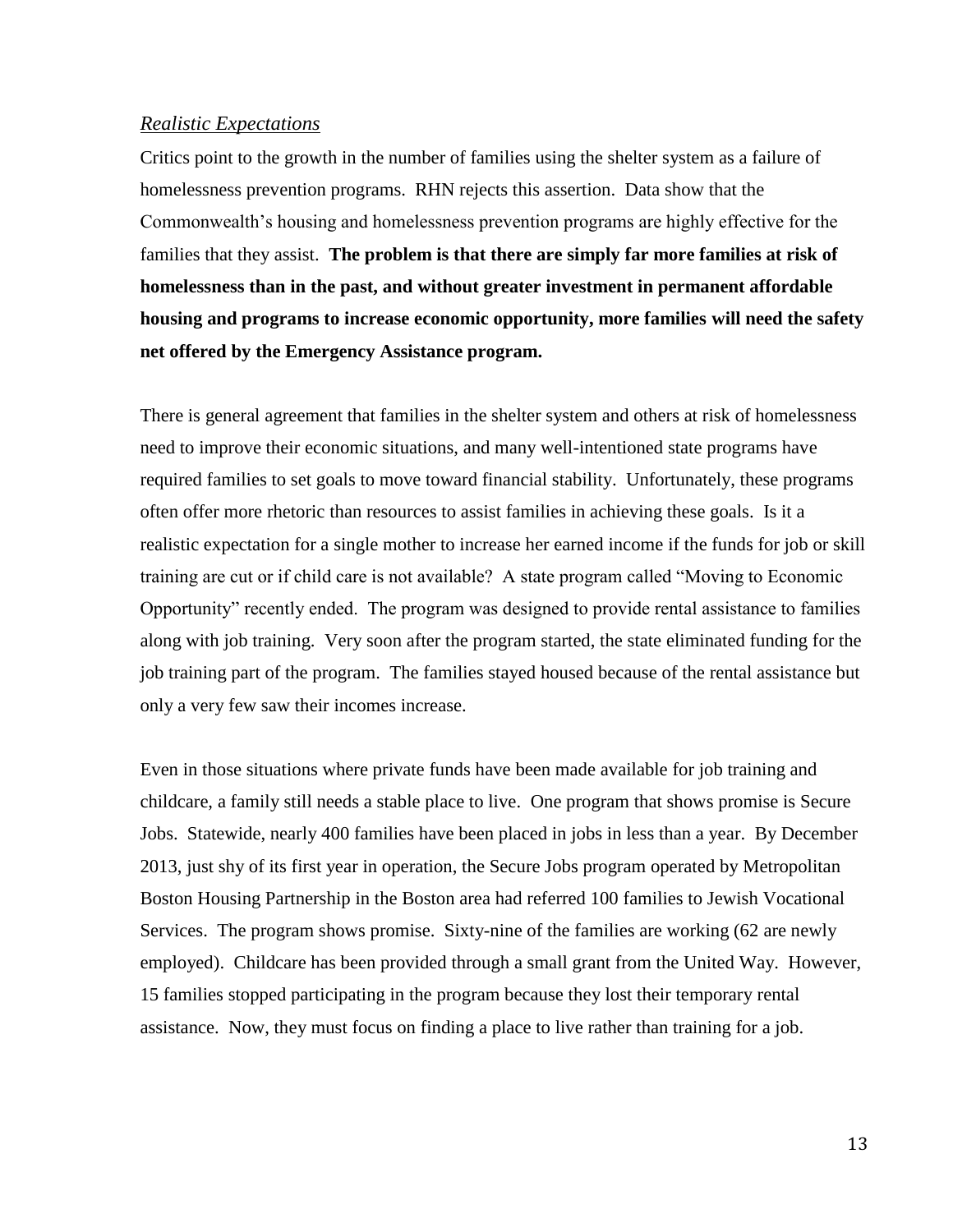The demographics of the families we serve have remained amazingly consistent over the years, revealing:

- 81 to 94 percent of families are headed by a single mother.
- The median age of the head of household ranges from 28 to 32 years old.
- Approximately 30 percent of the families are headed by an individual who has less than a high school diploma or GED.
- The average income ranges from \$8,000 to \$12,000 per year.

There are many other barriers that families face in moving toward greater financial stability, including disabilities, the number and age of children in the household, reliability of sources of income, domestic violence, substance abuse issues, lack of education, deficits in life skills and the type, extent, and location of any support network for the family.

The Massachusetts Coalition for the Homeless has determined that the average age of a homeless person in Massachusetts is eight years old. The average motel stay for a homeless family is seven months. The Department of Elementary and Secondary Education reports close to 16,000 students identified as homeless last year but estimates that there may be as many as 44,000 homeless students in Massachusetts public schools when those who have not publicly identified as homeless are considered. These data points clearly suggest the need for access to child care, education and vocational training, and should influence potential solutions.

Even if everything clicks for a family, we must remember how long it took for each of *us* to fully support ourselves? Two years of college, four years of college, two, three, or four more years for an advanced degree? Are there those among us even now who are working more than one job? Why should a family who faces significant barriers, perhaps more than many of us faced, and has less than a high school diploma, be held to a higher standard than we hold ourselves?

Today, you can only enter emergency shelter if your family earns less than 115% of the federal poverty level (less than where it stood 13 years ago), and our economic situation remains extremely challenging for families who have low incomes. We require families to be destitute before they can enter shelter and yet we expect them to move out and support themselves with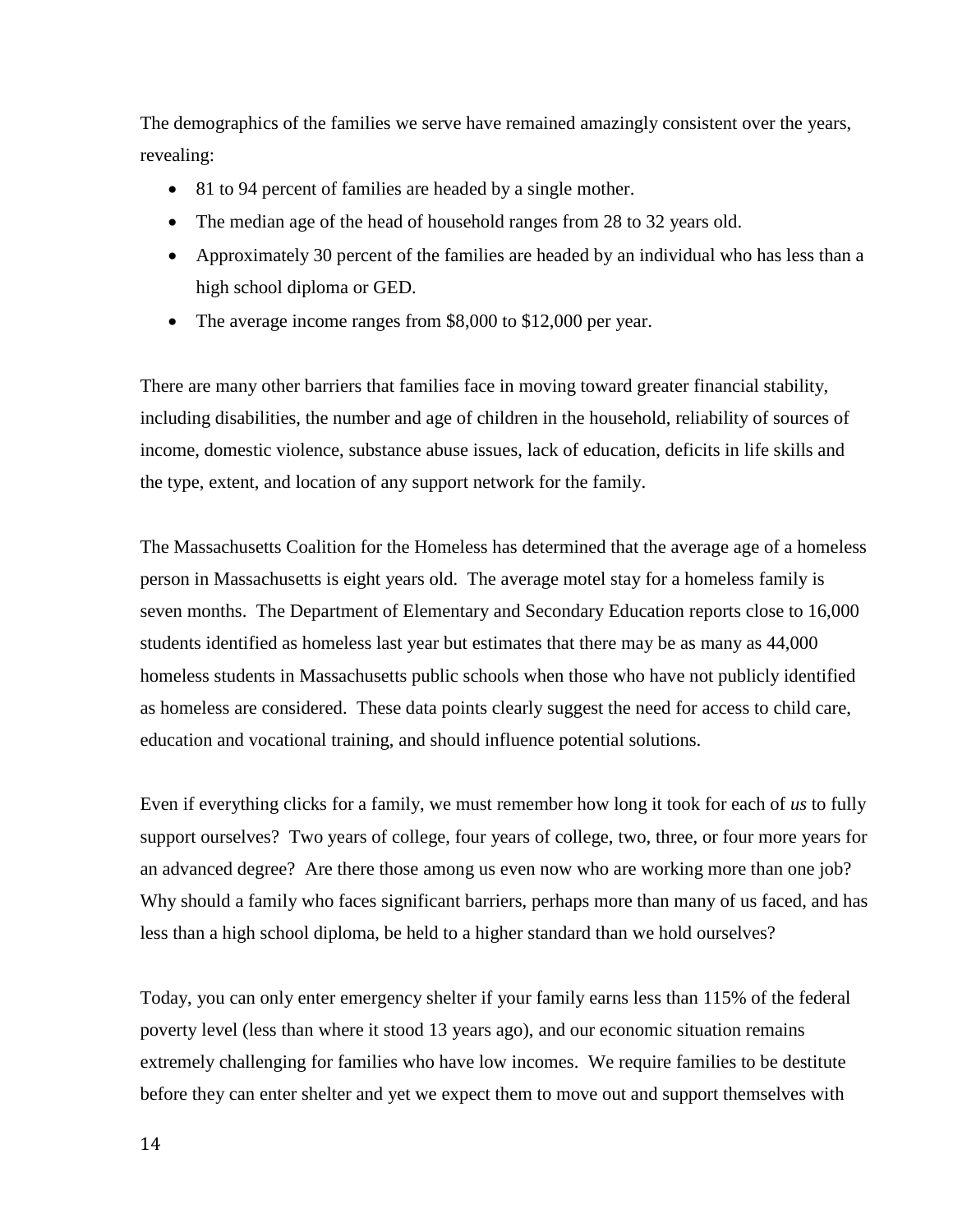only \$4,000 in flexible housing assistance in addition to their \$9,000 annual income. And, with the Residential Assistance to Families in Transition (RAFT), another DHCD administered initiative, because of new legislative language 90 percent of the funds must be spent on families at the lowest income levels, yet how far does \$4,000 go when you are broke? These are not realistic expectations.

In general we agree with the recommendations that were in the Commission's report from 2007, "stabilizing existing tenancies to prevent homelessness, re-housing people before they enter shelter, and linking people to the appropriate community supports to find and keep stable housing situations and improve their economic position. [We also need to use] housing opportunities as a vehicle to link families and individuals with workforce development and income maximization programs." Unfortunately, the Commission chose not to recommend solving "the related and underlying causes of homelessness." It is time to revisit that decision for reasons already mentioned in this report.

## **Recommendations**

- **Raise the minimum wage in Massachusetts and support efforts to increase it at the federal level.** Increase the minimum wage to \$11 per hour in accordance with S1925 now in the state legislature. The bill provides regular increases in the minimum wage that would increase the ability of entry-level workers to support themselves. Work needs to pay. If you work full time, you should have modest shelter, food on the table, and some health care – the basic elements of survival. Unfortunately, now, people in the poorest paying jobs seek SNAP benefits, Fuel Assistance, Rental Assistance, Medicaid, and other supports to fill the gap. Many have simply given up on work  $-$  or, tragically for the next generation, have never even become acquainted with the concept of work. Better jobs, better pay, better job training are all needed.
- **Increase the number of rental vouchers and incentivize work and training.** We need to help those who are trying to help themselves. We should offer rental assistance and other resources to families who pursue education, job training, and employment, rather than punishing them by taking these resources away long before they are truly economically independent and stable. If work, rather than shelter, was the path to a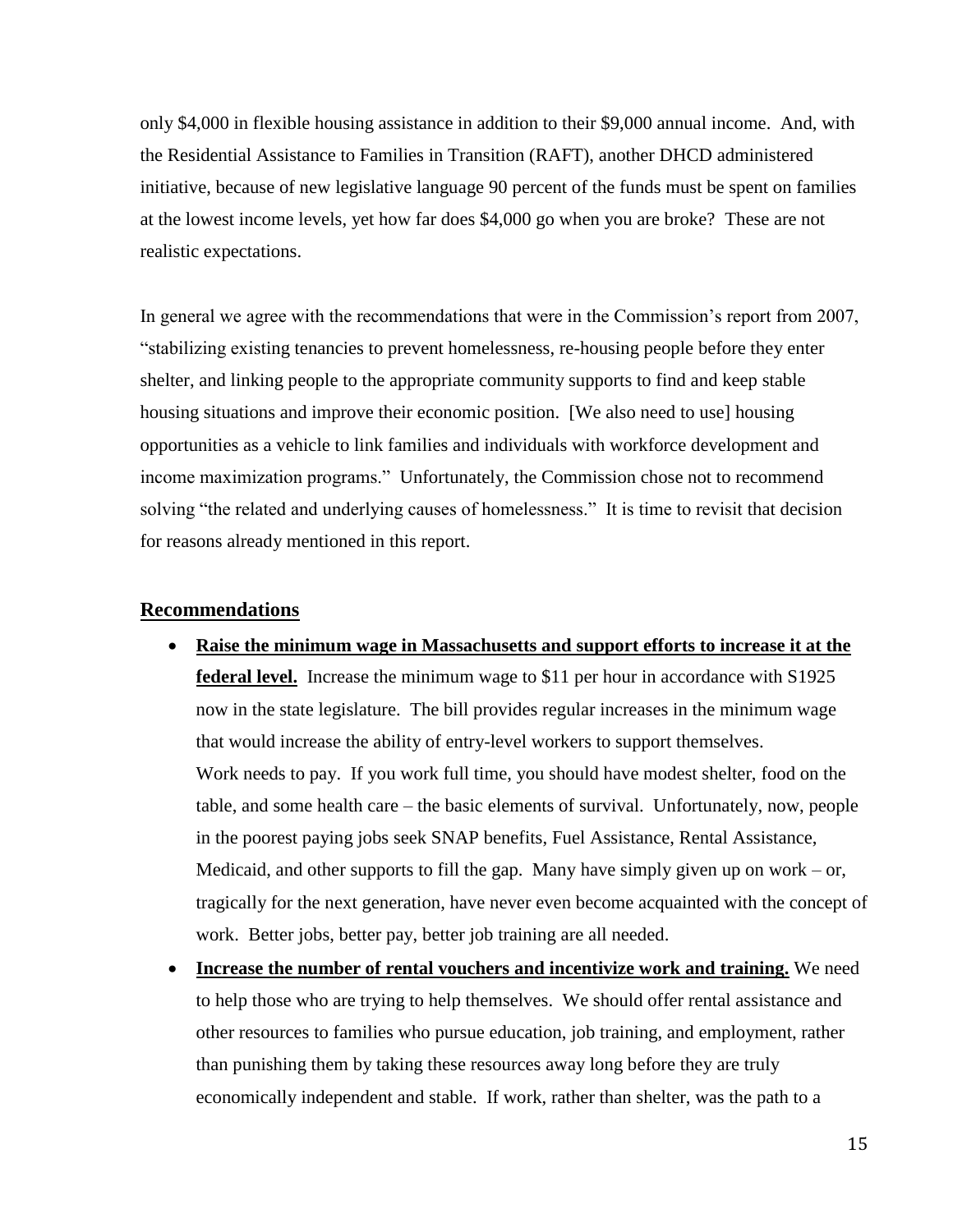voucher, and childcare and transportation were made available, the RHN believes many people would make different choices. Restore MRVP funding to at least \$120 million (approximately where it stood in the late 1980s). A portion of any new vouchers (and funding within MRVP if other state departments do not come to the table) should be targeted for program participants to participate in education or job training, and guarantee access to childcare resources. Utilize participation in these programs and advancement as one measure, in addition to income requirements, when determining continued MRVP eligibility. Establish an escrow component so that families who increase their incomes are not penalized. Require state agencies to work together to address these issues. If state agencies other than the DHCD are unwilling to participate in this system, allow for MRVP or stabilization funding to be used by regional administering agencies to purchase these services so that participants are guaranteed access.

 **Link education, training, and work initiatives to housing supports.** To maintain wellpaid employment, families need education, training and employment support, health care services, child care, and transportation. If we want to make a generational change and see families increase their economic stability, they must have access to the tools they need to support those efforts. Stable housing provides the platform for opportunity, and related supports and services need to be available if we hope to see long-term change. We know how to provide those tools here in Massachusetts. There are a number of pilot programs that link supports to families receiving housing assistance, notably including the current Secure Jobs Initiative targeting HomeBASE Rental Assistance families and supported by the Fireman Foundation in collaboration with the state. HAPHousing's experience with job training and placement shows the synergy created when housing stabilization workers link their efforts with a strong job training and placement entity. Working with CareerPoint and FutureWorks, two western Massachusetts Career Centers, HAPHousing reports placement of 107 families in the past 18 months. This could not have been accomplished by either organization on its own.

We need to look beyond DHCD and seek consistent engagement and commitment from other state agencies such as the Departments of Early Education, Labor, Children and Families, Mental Health and Public Health in working with families who have very low incomes.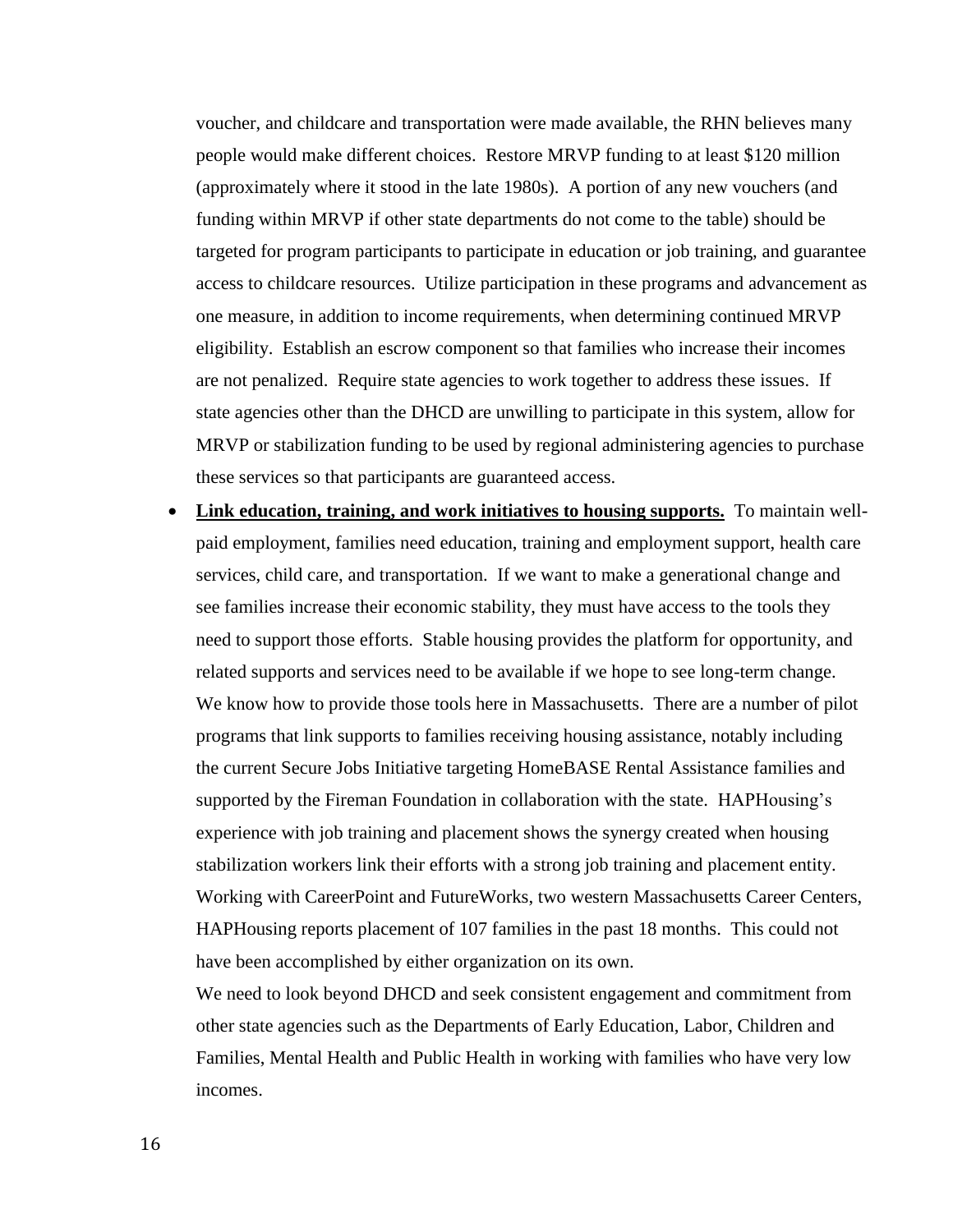- **Provide access to behavioral health services and case management.** We need to ensure that families have access to other services that may be critical to housing stability, such as behavioral health services, treatment for substance abuse, parenting support and counseling for victims of domestic violence.
- **Support the revitalization of our gateway cities including the creation of new affordable housing.** We need to change our land use rules, to slow suburban sprawl, to create incentives to restore our older industrial cities, and to provide for more robust development of housing of all kinds. Even if every family in hotels, motels, or shelters and those "doubled up" or living in seriously substandard conditions were to have a voucher (or a job that allowed them to pay the market rent), there would not be enough decent rental units available now to meet the demand.
- Increase affordable access to public transportation. We need livable cities and towns that provide housing for all income groups, jobs for those with a variety of skill levels, and school systems that prepare children for the world of work. A world in which one can walk to work or use efficient public transportation for work, recreation, and shopping for the essentials of life is an old concept that we desperately need to recreate.
- **Make emergency shelter available only to those who are absolutely without a safe and reasonable living alternative.** Unfortunately, given the current economic situation, being doubled up in a safe housing situation may be good enough. We cannot replace that which friends and family can do for households in distress unless we dramatically change our commitment to decent, affordable housing for all.
- **Allow flexibility in the use of state resources to reflect regional differences in need**  and approach. Give local providers the needed flexibility in the use of state resources to implement local strategies that work and are cost effective. Some flexibility exists now but it needs to be emphasized that flexibility can lead to greater success. The resulting "best practices" may be able to be used to establish adequate consistency across the state.
- **Continue to support flexible funding programs such as RAFT and the Tenancy Preservation Program (TPP).** Every available tool must be used in homeless prevention, keeping people in their homes after a financial crisis. RAFT has proven to be effective and inexpensive when compared to the costs of homelessness. It also helps families avoid the traumatizing experience of homelessness. Eligibility needs to be set at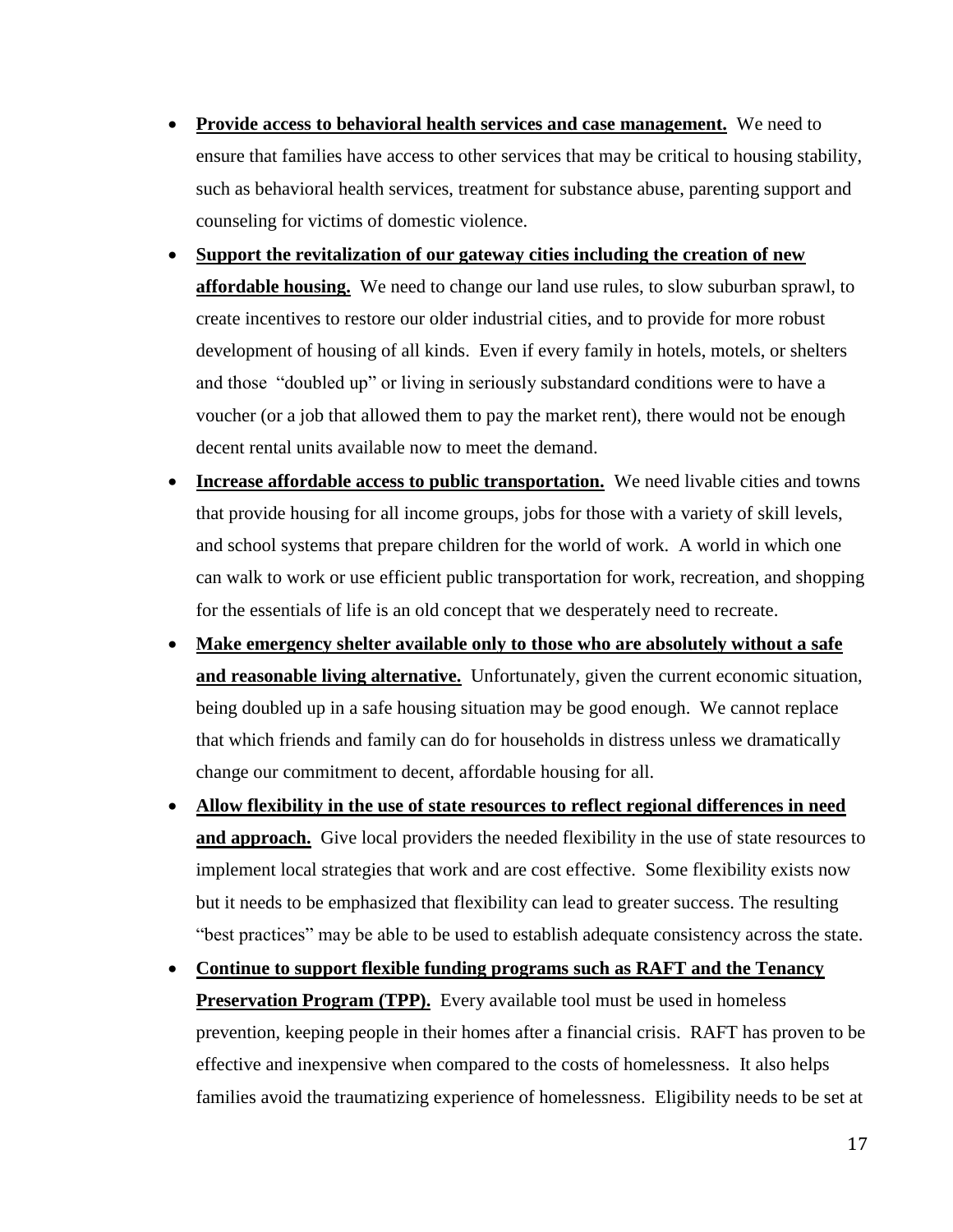a relatively high level, 60 percent of median income, so that a family is not completely impoverished before they can get any help. The TPP is another effective program available on a limited basis in conjunction with the housing courts. The program targets tenants in subsidized housing who are being evicted for a cause broadly related to their disability. The TPP staff work with the tenant and the rental property owner to effectively resolve issues and stabilize tenancies, avoiding much more costly eviction and displacement. We must consider alternatives to eviction for challenging households in subsidized housing. Funding for TPP should be increased to serve more households.

- **Institute a state approved, mandatory curriculum to help families in shelter develop the skills necessary to move on.** All family shelters should be funded to and required to implement an approved curriculum to help families develop life skills, prepare to further their education, and develop good work skills and work habits. Reduced funding has limited shelters' ability to more in this direction. Leadership from the state is needed to accomplish this.
- **Increase the ratio of case managers to families.** Case managers are the key to maintaining stable tenancies for formerly homeless families who in many cases may need good advice, supportive services, and service coordination.
- **Increase diversion efforts.** We need to focus on diverting families before they reach shelter, finding unique, housing-based alternatives that will necessarily involve their families and friends. Getting the numbers down will require a variety of tools and strategies and a lot of very difficult work. We need to intervene at the outset to find solutions that run short of shelter, and that do not include a voucher. We will need to convince people that staying doubled up can be made to work or that apartment sharing can be a viable option, although we may find that "doubling up" is not a long term viable option.
- **Dispel the myth that going to shelter leads to earlier access to a housing voucher.** We need to avoid giving families that are desperate for housing assistance the message that shelter is a short cut to a voucher. Housing assistance should be equally available to income-eligible households that work with housing agencies on diversion or re-housing using RAFT and other tools. When people come to shelter, we often ask what they are seeking or expecting. Many have said, "I am here to get my voucher." In today's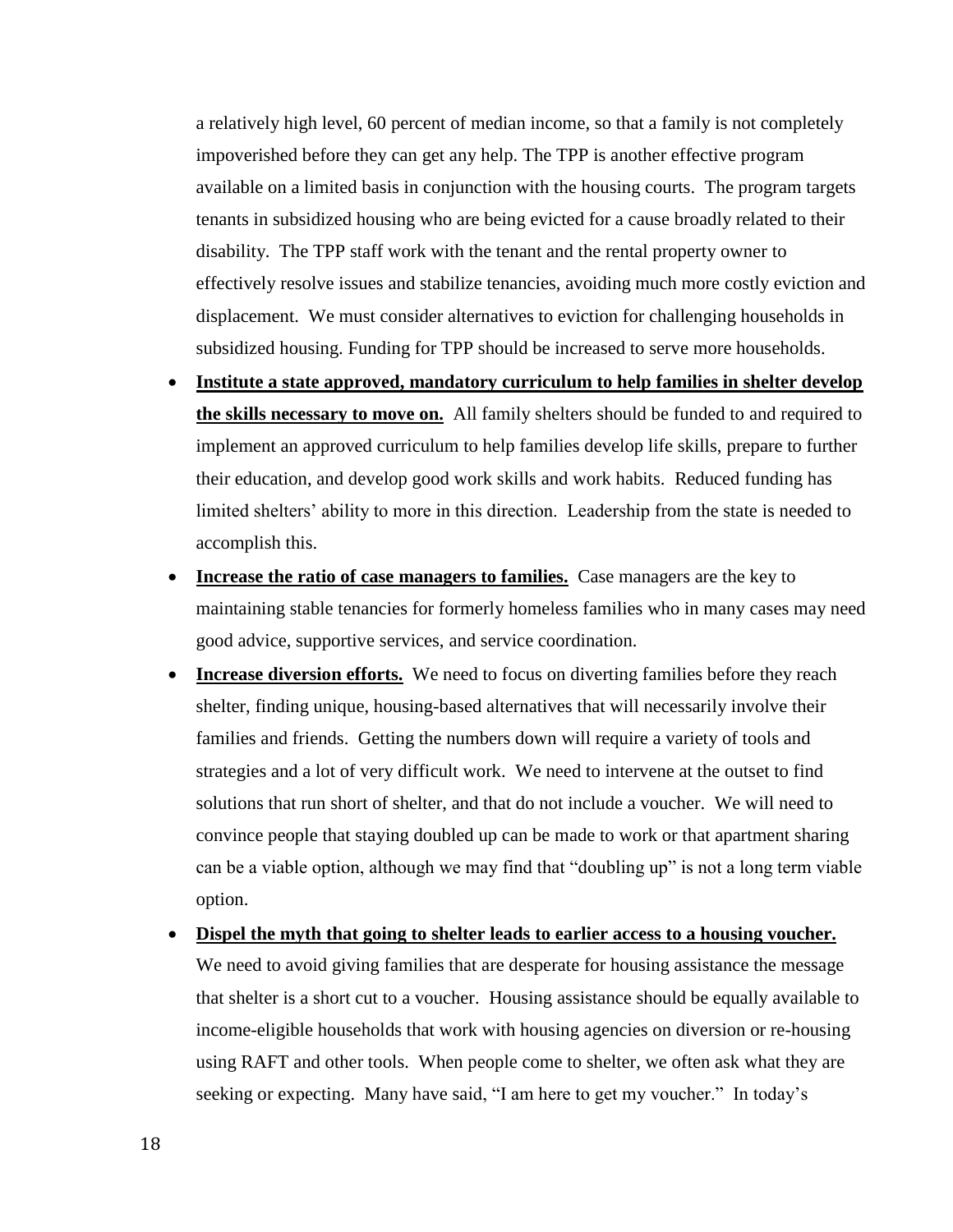environment, we need to be honest: *the waiting list for a federal voucher is ten or more years long!* We are telling people that if their strategy is to hope for a voucher, they need to think about a Plan B – and that hope is not a strategy. The federal government is not funding new vouchers, and the state has only supported a small incremental allocation in the best of years.

- **Strengthen alliances between provider agencies.** We need to develop a greater consensus among those of us trying our best to address this crisis so that we are all pulling in the same direction. While most of us would probably prefer vouchers for all in need, that solution is not on the table.
- **Share the risks and the resources.** It will take lots of people to do this work, like the folks in organizations all across the state including those who are working in shelters and providing services to those in motels, those working in a wide variety of social service programs providing services and advocacy, those working with HomeBASE and RAFT and other housing tools, and those working for state agencies, staffing the front door to the Emergency Assistance system. And it will take more of them and perhaps more tools. Coordination of services will be critical to success.
- **Remember that prevention is the key to success**. Even though we are facing a crisis in the burgeoning number of families at the emergency shelter door, we cannot lose sight of the fact that *it is less disruptive and less expensive to keep people housed than to pay for shelter*. We have some very good models of effective homelessness prevention programs here in Massachusetts. In Berkshire County, Berkshire County Regional Housing Authority (BCRHA), in partnership with Berkshire Housing Development Corporation, has developed a flexible continuum of services and programs with an emphasis on early intervention and prevention strategies that effectively assists on the order of 2,000 households each year. They have been collaboratively working with the courts and other providers over a number of years and see consistently lower shelter numbers than would be anticipated, based on the demographics. Their program also makes use of the Housing Consumer Education Centers, another resource that works effectively earlier in the process to educate tenants and rental property owners, provide information about housing options, and connect people with additional resources. We need to find and fund new ways to keep people in housing. More case management is one of those ways.